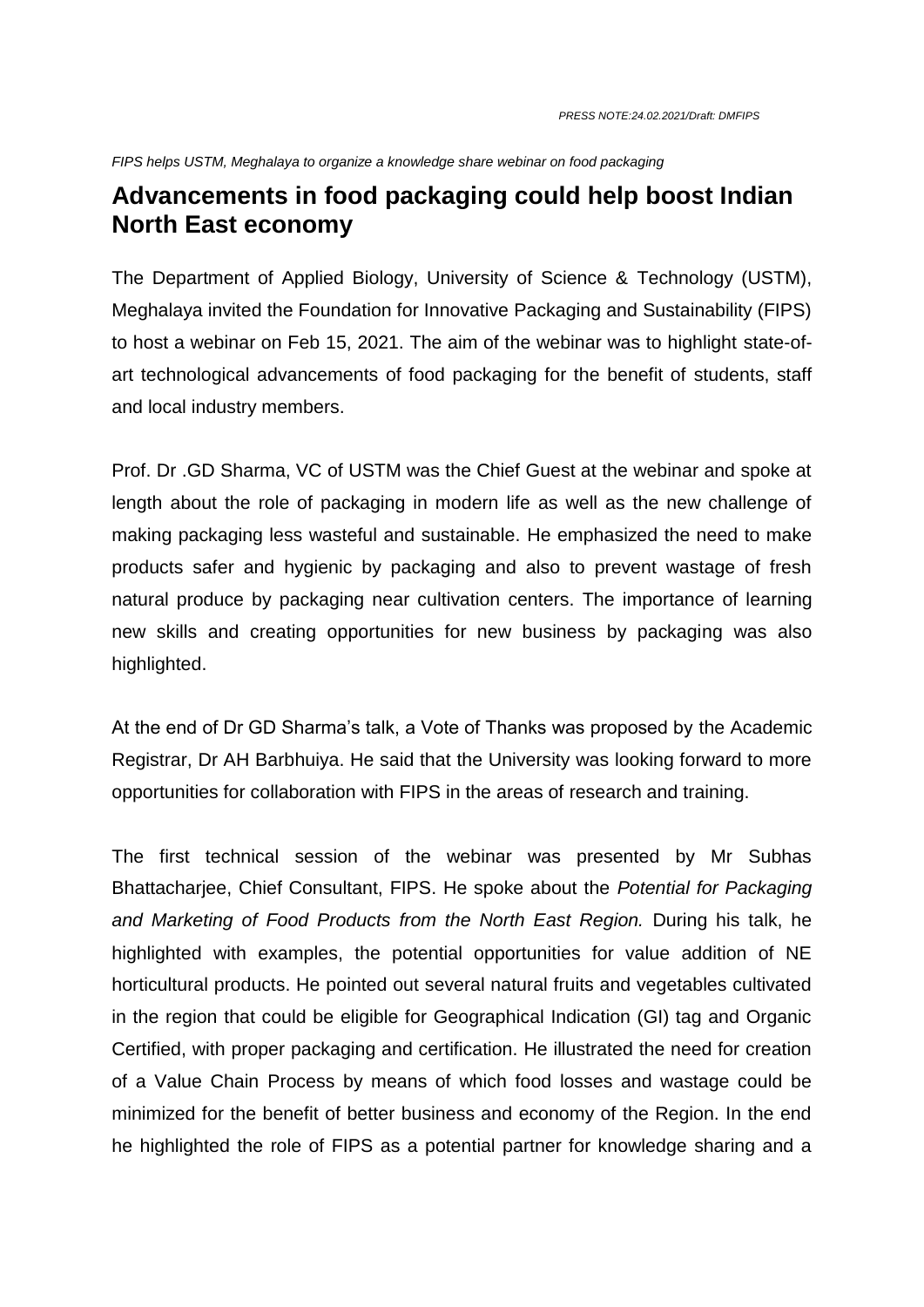complete solution provider for marketing and design as well as research, skill development and technology.

During the following technical session, Dr NS Saha, Chairman-Founder FIPS presented the role of packaging not only as a means of containment and logistics but also as a process to increase the shelf-life of a product. His presentation was titled *Concept of Food Packaging and Innovative Technology to Enhance Shelf-Life of Food Products.* During his talk he said packaging does not add cost to a product but instead adds value that makes the product more desirable and marketable. He illustrated the point by showing the example of packaging for Nalen Gur that had been developed by him, as originator, in IIP to increase the shelf-life of palm sugar gur from 5 hours to 180 days, without compromising the organoleptic properties of the product. By this innovative new packaging, he explained, it became possible to achieve wider distribution of a traditional product so as to benefit the local economy by significant value addition. In the end Dr Saha explained the concepts of Canning, Retort, Aseptic and Vacuum packaging as well as Gas Flushing. He discussed several new methods of modern packaging, such as active and intelligent packaging; CAP/MAP, breathable films and Leno bags for the preservation and packaging of fresh produce.

In the next technical session, Mr MK Banerjee, Director – Innovation & Sustainability, FIPS brought up the topic of *Advancements in Plastic Packaging Materials for Food Products*. He explained how the barrier properties of common plastics can be enhanced to provide moisture and oxygen barrier for food products. By this means it becomes possible to extend the shelf-life of solid foods with oxygen and moisture sensitivity. Addition of very thin EVOH barrier layers in multi-layer rigid, semi-rigid or flexible packs also helps to dramatically increase shelf-life. With several examples of condiments and foods packaged attractively in plastic squeeze tubes, Mr Banerjee highlighted how tube packaging helps to make product dispensing convenient for all age-groups of consumers – from children to the elderly.

The last technical session of the webinar was on the vital topic of *Food Safety & Regulatory Aspects*. It was presented by Mr. Rahul Bhargava, Chief Consultant – Innovation at FIPS. During this presentation Mr Bhargava gave an overview of the